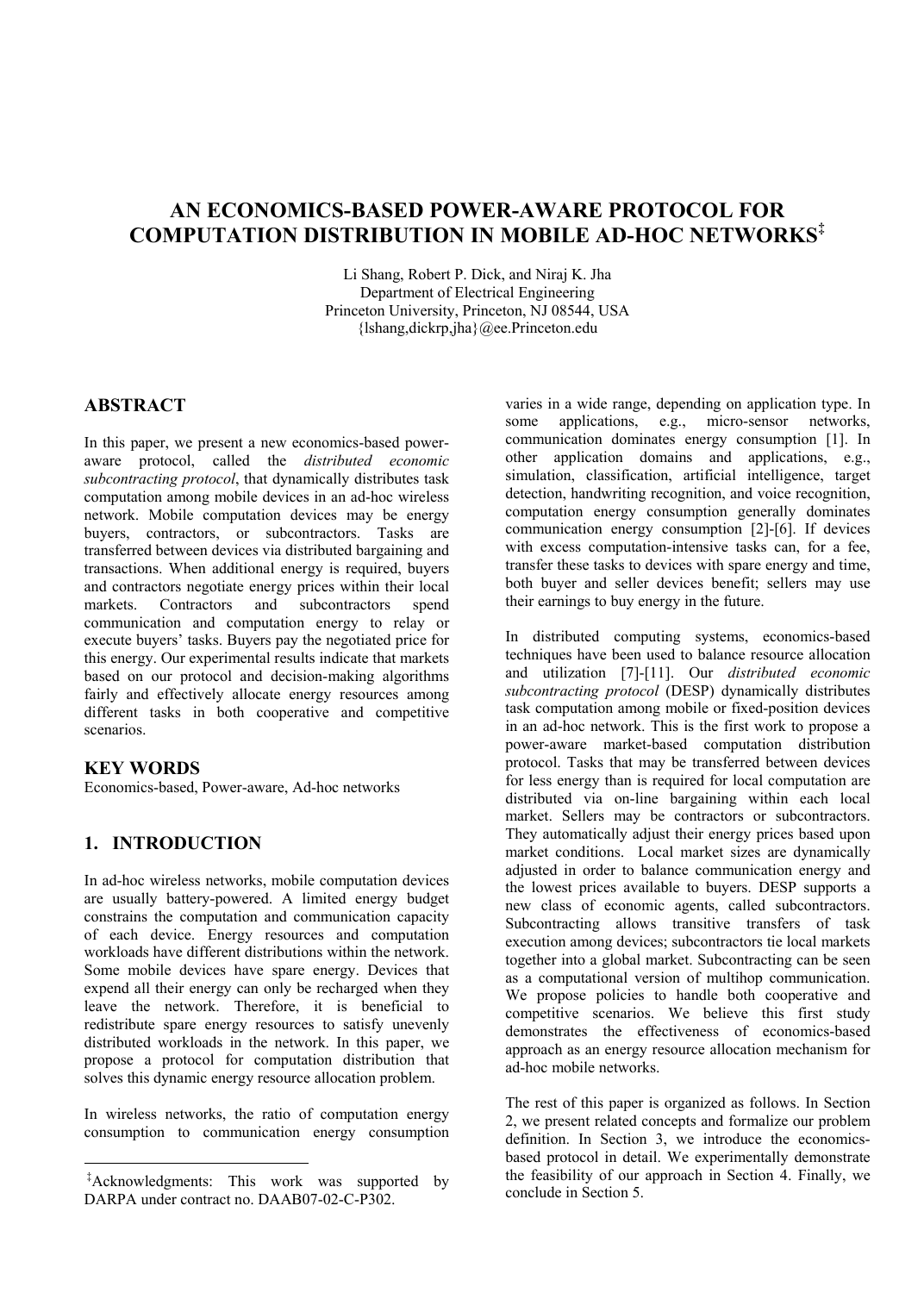## **2. PROTOCOL OVERVIEW**

DESP performs dynamic allocation of energy resources in ad-hoc wireless mobile networks, through on-line transactions within markets. As illustrated in Figure 1, DESP consists of the following elements:

**Buyers**: A device that intends to purchase energy from other devices is a buyer. A buyer uses an advertising broadcast to construct a local market, in which it may purchase energy.

**Sellers**: A device that is willing to sell spare energy to other devices joins one or more local markets as a seller.

**Contractors**: In a local market, sellers compete with each other. The winner signs a contract with the buyer: it is a contractor. A contractor may decide to execute a buyer's task. However, it may decide to create another local market to find subcontractors. A contractor is a seller. However, if it uses a subcontractor, it is also a buyer.

**Subcontractors**: A subcontractor is a contractor that sells to another contractor or subcontractor, instead of selling directly to a buyer.

**Local market**: Every energy transaction occurs within a local market. Each local market is dynamically constructed by a market owner that may be a buyer, contractor, or subcontractor. The market owner's advertising broadcast energy controls the market's area. Multiple sellers within the local market send out their encrypted offers to the market owner, which chooses the winner and signs a contract.

We use the wireless communication path loss model to calculate transmission energy consumption [12,13]. In this model, the received signal power is proportional to  $1/d^n$ , where *d* is the transmission distance, and *n* is a path loss exponent dependent on the environment. In our model, different mobile devices are assumed to be equipped with low-power global positioning system (GPS) receivers to provide position information.

## **3. THE SUBCONTRACTOR MARKET**

In this section, we explain the transaction protocols and corresponding optimization algorithms for the economic agents in our protocol.

### **3.1 Transaction Protocols**

In DESP, there are energy transactions between buyers and sellers. Each device bases its judgment about market conditions on a history of its recent transactions.

#### **3.1.1 Transaction Protocol for the Buyer Market**

Figure 2 shows the buyer transaction protocol. First, the buyer analyzes its pending tasks, remaining energy, remaining money, and transaction history. Based on this information, it decides whether to execute a pending task or become a buyer and pay other devices to execute the task for it. A buyer makes an advertising broadcast to

construct a local market. Advertising broadcast energy controls advertising range and, thereby, market area. The sellers, within the buyer's local market, may make bids. The buyer accepts offers until its bid deadline. After the bid deadline, and before the decision deadline, the buyer may choose one of the bids it has received and send out an acceptance message. It then signs a contract with the corresponding seller, thereby changing the seller to a contractor. Finally, the buyer sends its tasks to the contractor, receives the computation results, and pays the contractor. At the end of the transaction, the local market automatically closes.





Figure 3 shows the seller transaction protocol. First, a device that is willing to sell energy becomes a seller and begins to monitor the advertising channel. If a seller receives an advertisement, it analyzes the incoming task, its energy budget, and transaction history. Based on this information, the seller sends back its bid, including price and position information. It then waits for the buyer's decision until the buyer's decision deadline. If the seller's offer is not accepted by this time, it assumes the offer is rejected, and the transaction is closed. If, instead, its offer is accepted, it signs a contract and receives the task from the buyer, thereby becoming a contractor. This contractor may decide to construct another, overlapping, local market to find a subcontractor. After the resulting data have been computed, either by the contractor or by a subcontractor, the contractor sends them to the buyer. Finally, the seller receives its payment and pays a subcontractor, if necessary.

### **3.1.2 Transaction Protocol for the Contractor and Subcontractor Markets**

When a seller becomes a contractor, it may construct its own local market to find subcontractors. The contractor transaction protocol is similar to the buyer protocol. In essence, the contractor becomes a relay node between the buyer and the subcontractor, transferring tasks from the buyer to the subcontractor and returning the results. For this work, the contractor earns the difference between the buyer's payment and the subcontractor's bid. This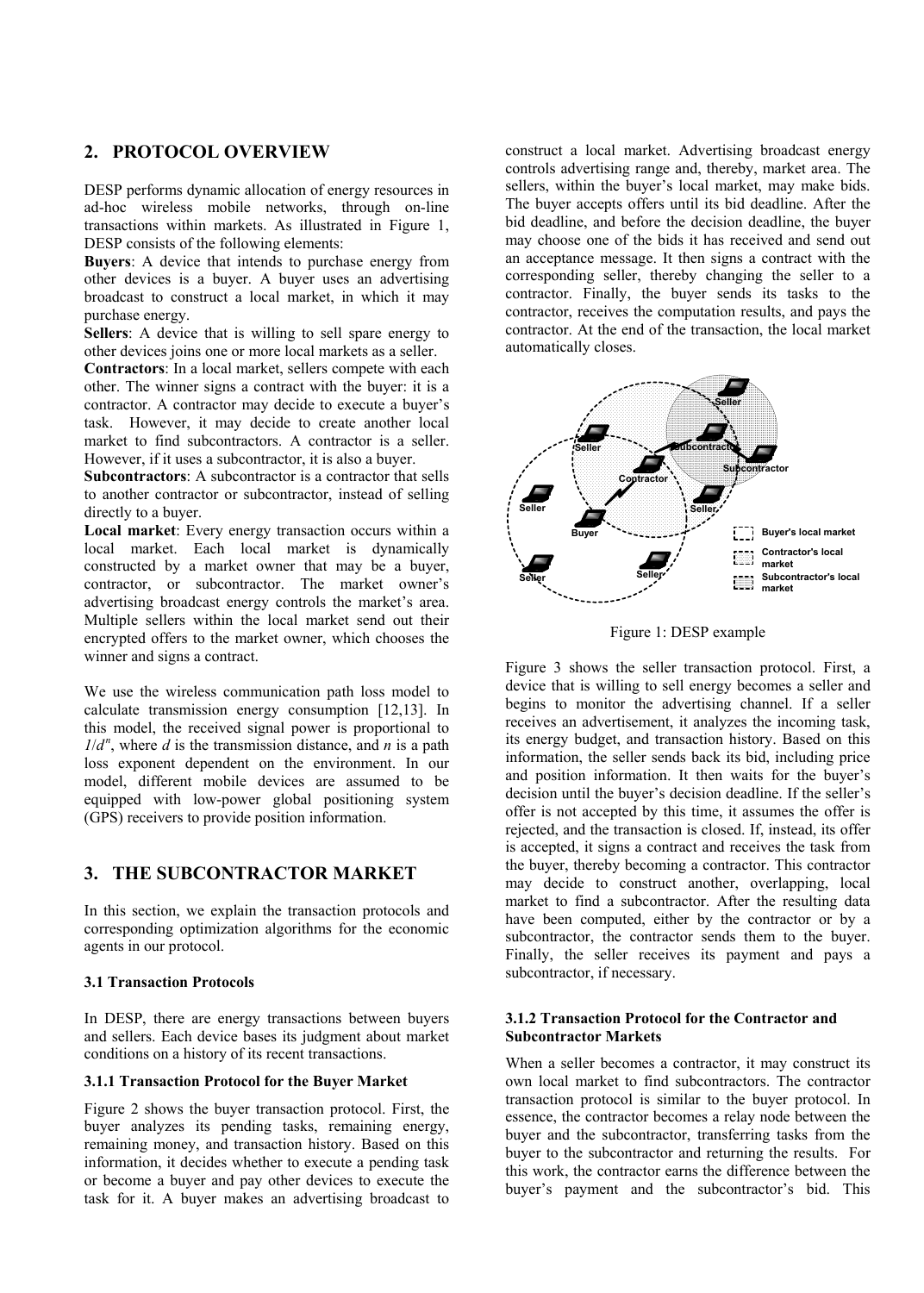protocol allows contractors and subcontractors to cooperate in providing resources to a buyer and share the buyer's payment.



Figure 2: Transaction protocol for buyers



Figure 3: Transaction protocol for sellers

### **3.2 Transaction Policies for Buyers**

In the absence of a central controller, mobile devices must make their own energy purchasing decisions. In DESP, buyers do local advertising broadcasts. A buyer may only carry out direct transactions with sellers in its advertising area. It is desirable to reduce communication energy and price. However, these costs conflict with each other, i.e., it is often possible to decrease one only by increasing the other. Communication energy is the energy expended by a buyer during advertising broadcast and task transmission for remote computation. It is correlated with advertising broadcast area. Price is correlated with the energy scarcity of the available seller devices. In other words, increasing the number of sellers in a market will, on average, reduce the minimum price available. It is necessary to decide upon a broadcast range that results in a good trade-off between price and communication energy. In our protocols, buyers dynamically adjust their advertising distance in the following way:

1. For task *k*, the buyer calculates an upper bound on communication distance  $D_k$ , subject to the constraint that communication energy is lower than

computation energy. The buyer also predicts the communication distance lower bound *dh*, based on previous successful transactions. If  $D_k < d_h$ , then the buyer executes the task locally. Otherwise, it proceeds to step 2.

- 2. If the last transaction succeeded, the buyer multiplies the advertising range by a user-defined constant, e.g., 0.9. Otherwise, the advertising range is similarly increased, under the constraint that advertising range is less than *D<sup>k</sup>* .
- 3. Periodically, the buyer doubles its broadcast distance to probe for a better offer, under the constraint that the advertising range is less than *D<sup>k</sup>* .

Each bid has two costs, price and communication energy. Therefore, buyers need to choose a bidder that offers the best trade-off between price and communication energy. From all the received offers, buyers calculate the average unit energy price,  $p_e$ , in the transaction history. For each offer, they calculate the equivalent total price  $P_j^*$  and choose the offer with the lowest equivalent price based on the following equation:

$$
P_j^* = p_e \times E_{comm_j} + P_j
$$

where  $E_{comm}$  *j* is the communication energy for offer *j*, and *Pj* is offer *j*'s price.

#### **3.3 Transaction Policies for Sellers**

Multiple sellers may exist within a local market, each competing to maximize its own optimization criterion. In this subsection, two optimization criteria are proposed: one for competitive scenarios and one for cooperative scenarios.

## **3.3.1 Competitive Sellers**

In competitive ad-hoc mobile networks, sellers have the goal of maximizing their total profits subject to their energy budgets and lifetime constraints. The mobile network is a dynamic system; guaranteeing optimal profit is a hard problem. In reality, each device has only imperfect information and must base its predictions on its recent transaction history. Therefore, in this work, we use an incremental greedy derivative-following strategy to maximize profit.



Figure 4: (a) Competitive optimization curve, and (b) adaptive step-size transformation function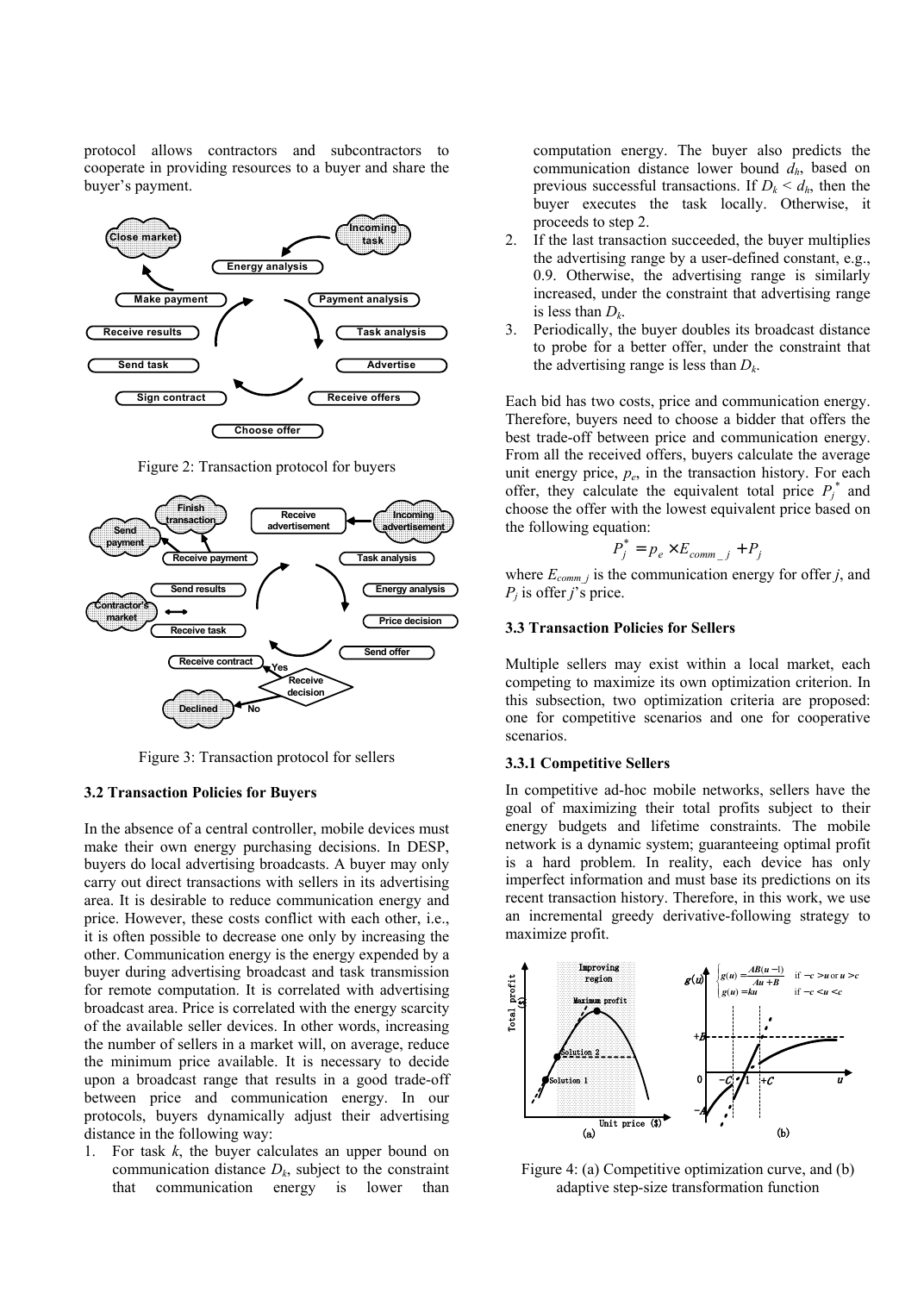We assume that the utility function is always concave, as shown in Figure 4(a). Intuitively, initial increases in price do not substantially reduce sales, allowing an increase in profit. Eventually, price increases result in a significant reduction in sales, reducing total profit. The point between these regions is the unit price resulting in maximal profit. Marginal utility is equivalent to the profit gradient, which is positive at the beginning and nonincreasing. Maximum profit is achieved when the profit gradient is zero, i.e., given that  $E_i(t)$  is the remaining energy at time  $t$ ,  $x_i(t)$  is seller *i*'s unit energy price for the transaction at time *t*,  $f_i(x_i(t),t)$  is the energy consumption rate at time  $t$ ,  $cost_i$  is the unit cost of device  $i$ 's energy, and  $T_i(t)$  is device *i*'s remaining time in this network:

$$
profit_{\max} = \max_{x_i(t)} \left\{ (x_i(t) - cost_i) \times f_i(x_i(t), t) \times \min \left\{ \frac{E_i(t)}{f_i(x_i(t), t)}, T_i(t) \right\} \right\}
$$

We define the equivalent lifetime  $T_i(t)$ <sup>\*</sup> of device *i* as follows:

$$
T_i(t)^* = \min\left\{\frac{E_i(t)}{f_i(x_i(t),t)}, T_i(t)\right\}
$$

If  $T_i(t)^* \leq T_i(t)$ , it implies that, given the current energy consumption rate, device *i* will use all its spare energy before it leaves the network.

The incremental greedy derivative-following algorithm has the following properties. It does boundary checks to guarantee that the bid price is higher than the energy cost. It increases or decreases its unit energy price if, based on its transaction history, this is expected to increase profit. After arriving at a stable unit energy price, it dynamically probes and adapts to changing market conditions.

We use an adaptive step-size strategy to change the seller's unit energy price:

$$
price_{j+1} = price_j + price_j \times sign(price_j - price_{j-1}) \times g\left(\frac{profit_j}{profit_{j-1}}\right)
$$

where  $price_{i+1}$  is the predicted unit energy price to be used in next transaction  $j+1$ ,  $price_j$  and  $price_{j-1}$  are unit energy price estimates, and *profit<sup>j</sup>* and *profit <sup>j</sup>*−<sup>1</sup> are profit estimates. These estimates are based on the transaction history. Function  $sign(x) = -1$  if x is negative, otherwise  $sign(x) = +1$ .

We use a transformation function,  $g(u)$ , as shown in Figure 4(b), to dynamically adapt the step-size. Our strategy ensures that, when the change in profit is small, the change in unit energy price is also small. To ensure stability, we bound changes to unit energy price during rapid profit changes.

#### **3.3.2 Cooperative Sellers**

In a *fair* market, a rational decision maker receives a quantity of service proportional to the amount of money it spends. DESP can be tailored to optimize fairness. Within a wireless market, energy price is determined by energy supply and demand. An increase in demand, relative to

supply, increases price. Therefore, market price can be used to regulate buyer policy. A low price indicates that more energy is available; buyers react by migrating more tasks to sellers. A high price indicates that less energy is available. Therefore, buyers can only afford to buy energy for most important tasks and delay or drop others.

In the cooperative market scenario, a seller adjusts its price to finish expending its energy at the moment it exits the network, instead of attempting to maximize its total profit. The seller dynamically adjusts its price to maintain an energy consumption rate  $E_r$ , defined as  $E_i/T_i$ , where  $E_i$ is its remaining energy and  $T_i$  is its lifetime, as shown in Figure 5. A cooperative seller attempts to provide energy to buyers at a constant rate. This stability helps the seller achieve fairness. In addition to changing its bid price, a seller reacts to a change in its energy consumption rate by appropriately adjusting the bid price it will tolerate from subcontractors.

We use an incremental greedy goal-directed strategy for energy resource allocation. Each seller decides its pricing policy based on the following algorithm.

- 1. During each transaction, this algorithm performs a boundary check to guarantee that the offer price is higher than the monetary cost of carrying out the necessary transactions.
- 2. Compute the recent energy consumption rate based on the transaction history. Use this rate as a predictor for future market conditions. If this energy consumption rate is higher (lower) than  $E_r$ , increase (decrease ) the unit energy price.



We use an adaptive step-size strategy to change the seller's unit energy price. Given that  $price_{i+1}$  is the predicted unit energy price to be used in next transaction *j*+*1*, *price<sup>j</sup>* is a unit energy price estimate based on the transaction history,  $E_{ratej}$  is the energy consumption rate from the transaction history,  $E_{remj}$  is the remaining energy, and *Trem\_j* is the remaining lifetime:

$$
price_{j+1} = price_j + price_j \times g\left(\frac{E_{rate\_j} \times T_{rem\_j}}{E_{rem\_j}}\right)
$$

We dynamically adjust the step size with the same transformation function, *g(u)*, described in Section 3.3.1.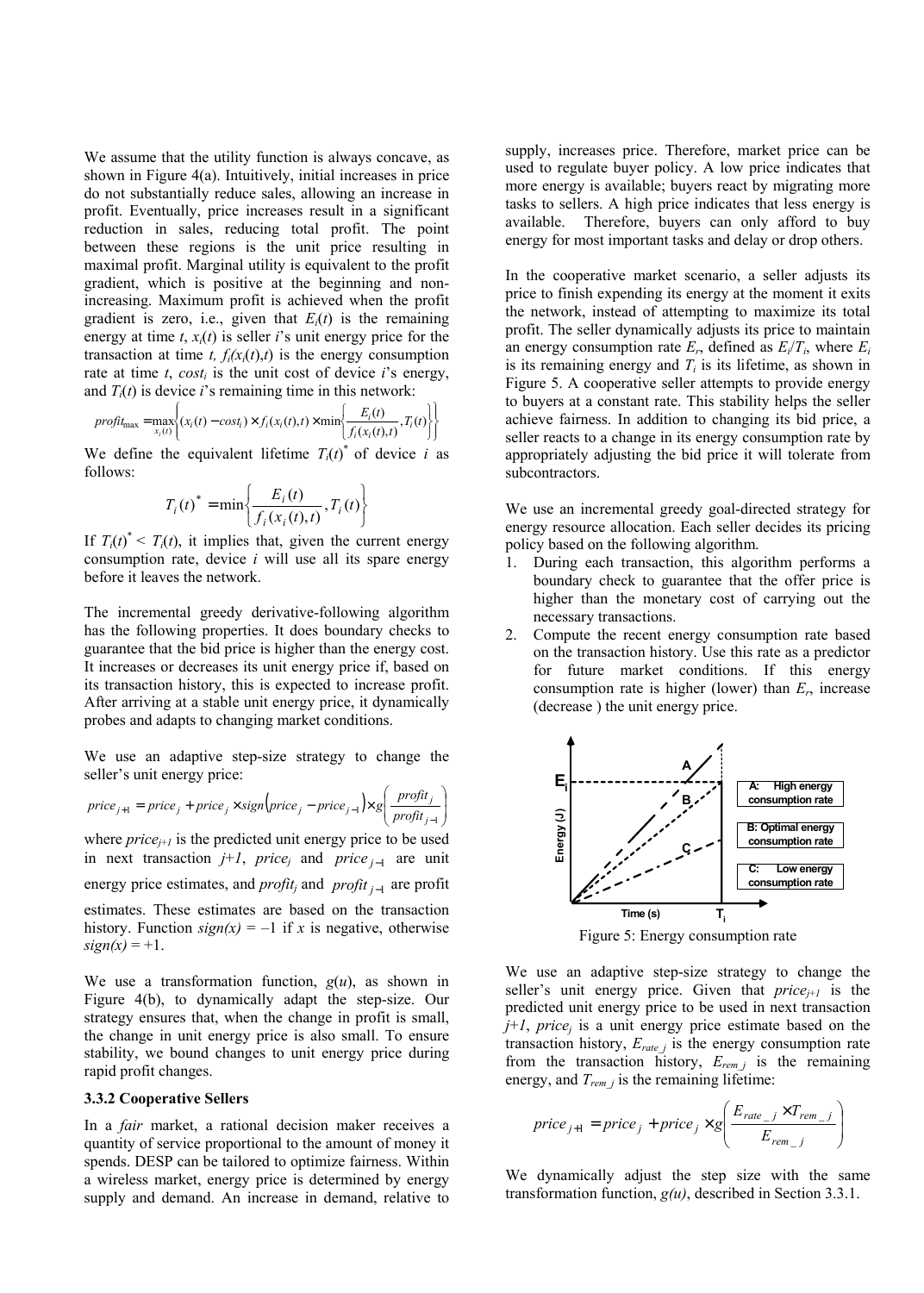#### **3.4 Transaction Policies for Contractors**

In the competitive scenario, the contractor tries to maximize its total profit subject to its lifetime and energy budget constraints. Although collaboration requires the contractor to share the buyer's payment with a subcontractor, subcontracting may allow it to reach a higher equivalent unit price, than by executing every task by itself. The contractor's only cost is the communication energy required to relay the task and computation results. As a result, collaborating with a subcontractor can increase a contractor's equivalent lifetime, allowing a higher profit.

In the cooperative scenario, the contractor's decision is based on the following criteria. If the contractor's current energy consumption rate is higher than  $E_r$ , finding a subcontractor may extend its equivalent lifetime. Collaborating with subcontractors provides the additional advantage of making prices and network's workload distribution in the network more homogeneous; local regions, in which the price decided by the balance between supply and demand is extreme, are dispersed.

## **4. EXPERIMENTAL RESULTS**

In this section, we present experimental results to evaluate the performance of DESP.

#### **4.1 Dynamic Pricing of Competitive Sellers**

In this subsection, we evaluate the dynamic pricing strategies of competitive sellers in three different market scenarios. The relationship between price and energy demand is a step function. When a seller's price is less than a buyer-defined upper-bound, the energy demand is a positive constant, otherwise, the energy demand drops to zero. Figure 6 contains the simulation results for dynamic pricing of competitive sellers. The simulation period is 3,500 seconds. In this figure, three different market configurations are studied. In the first configuration, the buyer-defined upper-bound on price is a continuous function that decreases from 400 to 50 during the simulation. In the second configuration, the upper-bound on price is a concave function. Its initial value is 50, it increases to 400, and then decreases to 50. In the third configuration, the upper-bound price is a step function that starts at 100, changing to 200 at time 501, 300 at time 1001, 400 at time 1501, 300 at time 2001, 100 at time 2501, and 50 at time 3001.

From the simulation results, it is clear that, in each configuration, sellers using DESP dynamically adjust their prices to reach the buyer-defined upper-bound on price, thereby maximizing their total profits. Similarly, they dynamically adapt their prices to changes in the buyer-defined upper-bound on price. The slight oscillations around the optimal prices result from

continuously probing the market conditions.



Figure 6. Dynamic pricing policy for competitive sellers

#### **4.2 Dynamic Pricing of Cooperative Sellers**

In this subsection, we evaluate the dynamic pricing strategies of cooperative sellers. we examine the fairness of energy allocation in this scenario. As described in Section 3.3.2, in a fair market, the quantity of energy that a rational decision maker receives is proportional to the amount of money it spends. We examined the amount of energy allocated to buyers with different monetary budgets. Table 1 shows the network setup. In this table, the *funding ratio* column contains the ratio between the starting money held by three different classes of buyers. The *finished task energy ratios* column shows, for the three classes of buyers, the ratios between the amounts of energy used for task execution. As we can see from the table, cooperative sellers allocate their energy in a manner that approximates their funding ratios, i.e., they achieve fair energy allocation. The deviations of the energy allocation ratios from the funding ratios are caused by numerous factors, some of which are the uneven spatial and temporal distributions of energy as well as the discrete nature of transactions.

|                | Finished task energy ratios |             |             |
|----------------|-----------------------------|-------------|-------------|
| Funding ratios | 3 buyers                    | 30 buyers   | 100 buyers  |
| 1:1:1          | 1:0.99:1                    | 0.97:1:1    | 0.97:0.97:1 |
| 3:2:1          | 2.94:1.98:1                 | 2.90:1.97:1 | 2.90:1.96:1 |
| 10:5:1         | 9.57:4.87:1                 | 9.36:4.75:1 | 8.98:4.60:1 |

#### **4.3 Effectiveness in Cooperative Markets**

 Network *effectiveness* is the proportion of task volume that a network is able to execute. To determine the impact of subcontractors on effectiveness, we consider two scenarios. In the first, subcontracting is allowed; in the second, it is forbidden. In addition, we examine the effect of varying the ratio between computation and communication energy. We simulate an ad-hoc network composed of 100 buyers and 1,000 sellers. The average speed of each device is 5 meters per second. The average distance between neighboring devices is 50 meters. We vary the ratio of computation to communication energy, for devices separated by this average distance, in a range